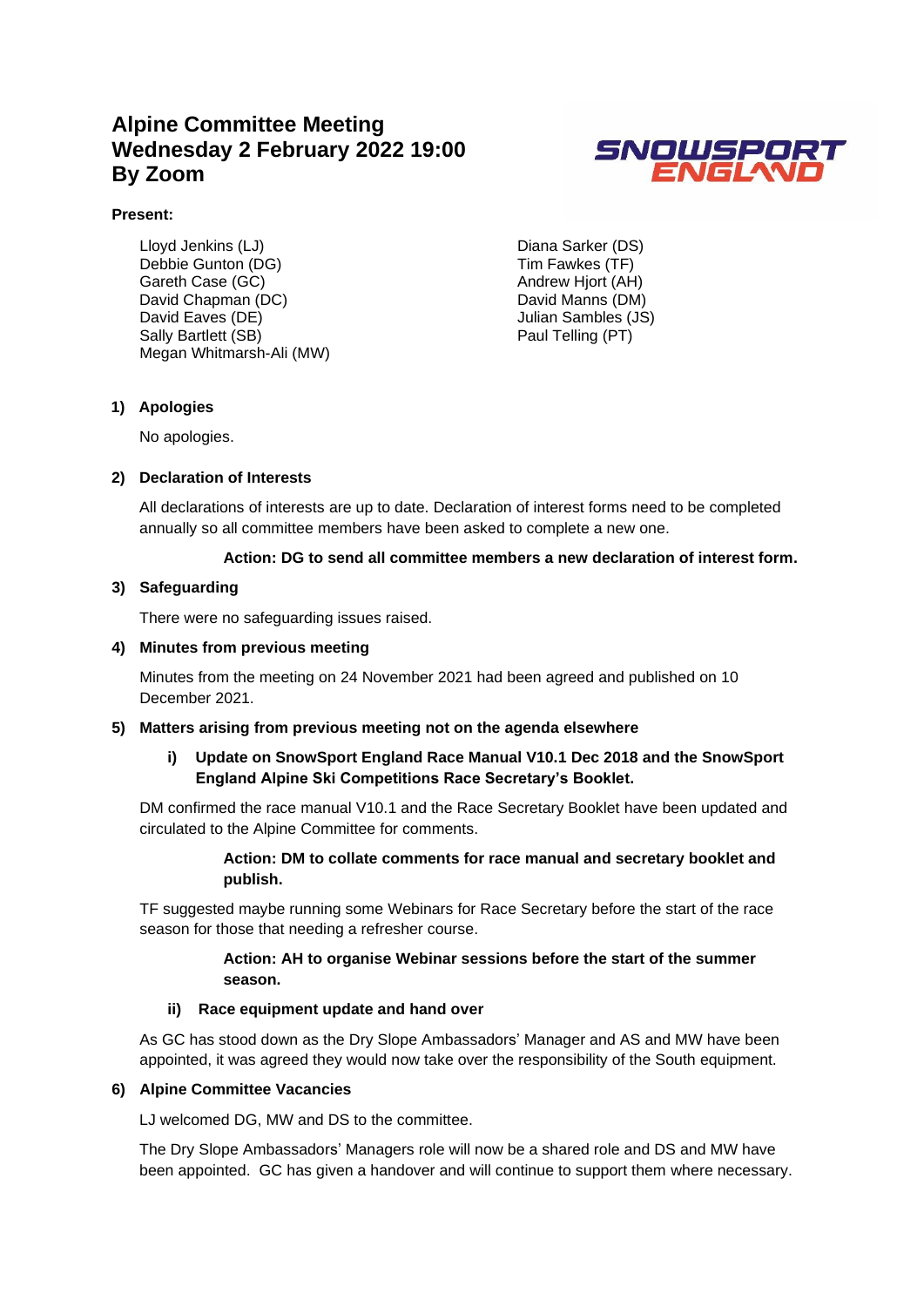DG has also been appointed as Secretary following Mary Calvert standing down, Mary Calvert has given a handover.

### **7) Finance Update**

DE confirmed the budget has been reviewed and accepted by the Finance Review Panel in December and should be signed off by Snowsport England at the next meeting on 10 February 2022.

The budget has been prepared using cautious numbers for race entries for the dry slope and indoor 2022 season given the 2021 numbers performed well as a result of limited racing. 2022 season would see more events with hopefully good attendance in hope to exceed the budget. However, with the delayed decision on Bormio proceeding, it's expected that participants will be lower than in previous years and the budget is likely to be reviewed post Bormio.

The budget has not included any income from introducing U10/12 opportunities at Inter Club / Inter Regional events as the format is still to be agreed.

### **8) 2022 Calendar and 2023 Calendar Planning (Appendix 1)**

AH confirmed he has received a late Club National race bid from Precise Racing which he is still pursuing to confirm details.

AH has compiled a table of officials' roles that could possibly be shared following a request from Steve Lambert. This table is for guidance only and will be very much dependant on circumstances on the day.

AH has reviewed the GBR series and has made some recommendations for changes for this coming season. It was agreed by the committee to go ahead with the changes however, the red bibs would be limited to 4 red bibs per race instead of the suggested 6 by combining the U10/12 results.

TF has approached EOLA for sponsorship of three sets of new race bibs this coming season, one set per Home Nation. TF also suggested that EOLA may extend that sponsorship to include the red bibs. DE suggested ordering some special bibs and have the Olympic team sign them which could then be presented to end of series winners.

### **9) Perpetual Trophies and Trophy Return**

LJ confirmed that the GBR indoor series Perpetuals and glass trophies have now been distributed to Clubs or individuals affiliated to Snowsport England. Robin Kellen has a trophy order in place for those people that have been identified as joint winners.

LJ confirmed The Tim Reader Trophy has been returned and has now been presented to Toby Case.

LJ also confirmed the Ann Bates Trophy will be taken to Bormio and presented to Alexa Elliff.

DG confirmed we have a few indoor perpetual trophies that have not been returned and will continue to pursue.

### **Action: DG to continue to pursue missing trophies.**

The Atomic Trophy has still to be located, it was taken from Sunderland at the All England but has not reached the recipient.

### **Action: DC to establish who collected the Atomic Trophy for the recipient.**

### **10) Sponsorship**

TF advised that as Bormio was confirmed at the very last minute, resources are now being used to concentrate on running the race but hoped sponsorship would gain momentum next year. For the summer season TF confirmed EOLA sponsorship for the GBR series would continue and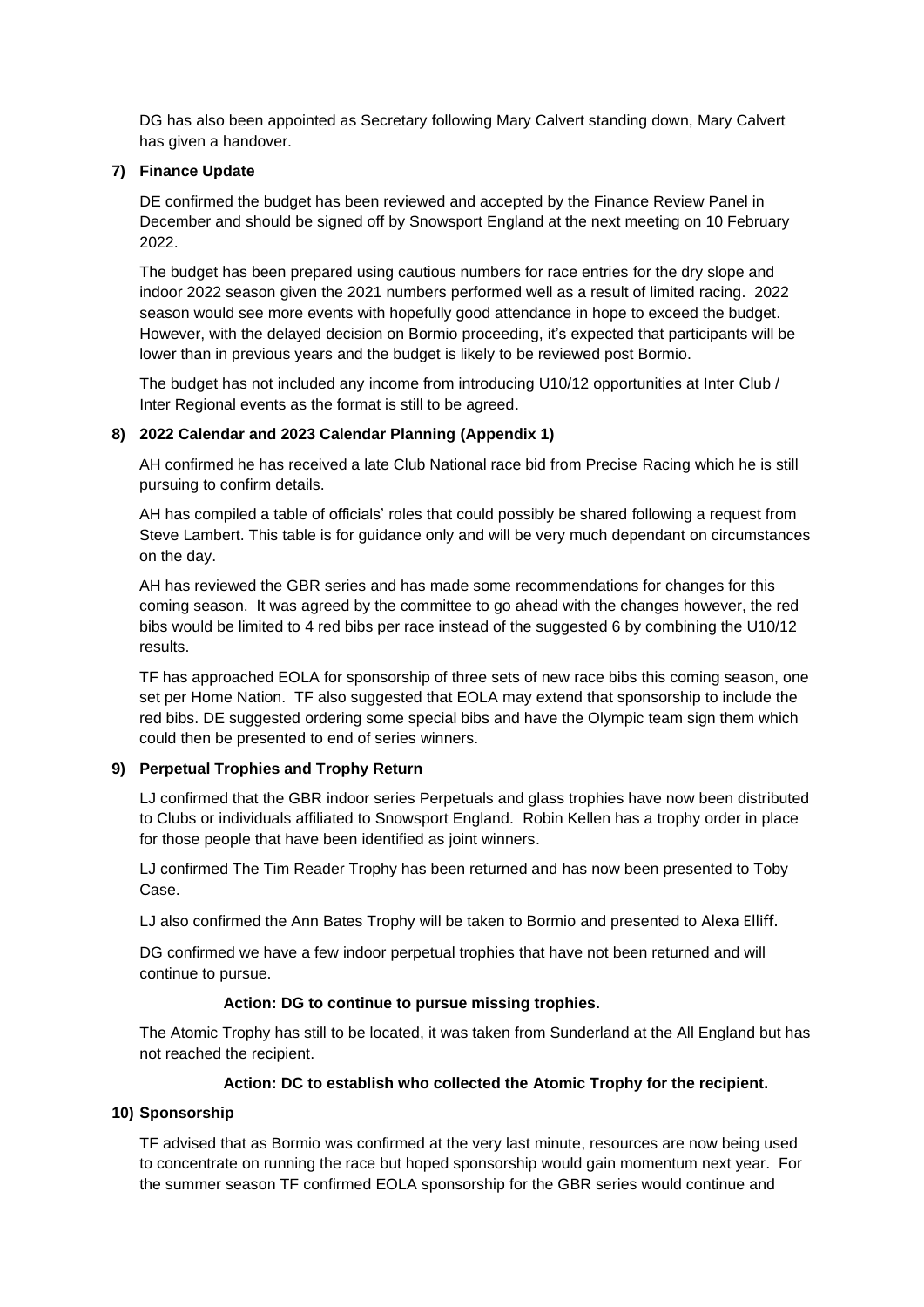early signs are that EOLA will extend sponsorship beyond the 3 years agreed. Sponsorship again would be split between the three Home Nations.

GC suggested a funding opportunity of an advertising board on the Snowsport England website. This would be an opportunity for a business to partner with Snowsport England and pay a yearly subscription for advertising which would generate some income. GC to continue to explore this opportunity and suggested we use EOLA as a trial.

### **Action: GC to produce a detailed document on advertising board proposal.**

### **11) Officials and Officials Training Update (Appendix 1)**

AH confirmed several online courses have successfully been delivered, with participants from across the Home Nations.

AH still needs to obtain officials list from Chatham Club National and will continue updating the volunteer data log.

Ah advised the volunteer recognition spend has been approved in the budget but no decisions have been made yet on how this will be spent.

### **Action: AH to update committee at next meeting on 11 April.**

### **12) Talent Management Group Report (including the Alpine Squad)**

Ian Findlay was invited to the meeting to talk the committee through the Alpine Squad Selection policy but failed to attend and no apology was given. Several members of the committee raised concerns that as one of the few paid members of Snowsport England, this was deemed unacceptable and left JS in a quandary over the Alpine Squad Selection Policy.

JS presented the Alpine Squad Selection Policy which in the absence of Ian Findlay will now be reviewed by the committee for publication. The committee agreed this document needs to be published before the start of the Alpine Championships.

### **Action: JS to collate committee comments and update Selection Policy document and publish.**

TF confirmed that Ian Findlay will be leaving Snowsport England at the end of March and the Talent Management Group has been paused until October 2022. This is due to the talent funding received from Sport England being aligned to UK Sport funding of Snowsport GB. The funding will not be announced until late summer. The short term focus and priority is to work with GBS with the aim of getting increased funds for the talent pathway. Once we know what funds we have we will then review the role of Talent Management Group for the start of the next Olympic cycle.

PT raised a concern of what happens with Ian's roles until the October when the funding and the structure can be reviewed. TF confirmed that in the interim, plans are being put in place to review Ian's role and responsibilities and decide where these best fit in the current structure.

### **13) Dry Slope Ambassadors**

DS confirmed the selection list had been drawn up from the latest Obarts list and letters have been posted out to athletes with some already confirming their place. DS had concerns around U21 maybe not taking the squad places due to starting Universities but so far, the response has been good. DS and MW are now focusing on options of how to maximise the Ambassadors' on race days as role models and representing Snowsport England.

MW advised this year's tops and hoodies have been designed and a team development day has been confirmed for the 18<sup>th</sup> April at Swadlincote but a coach is still to be confirmed. MW is also looking into an option of setting up an Ambassadors' social media page.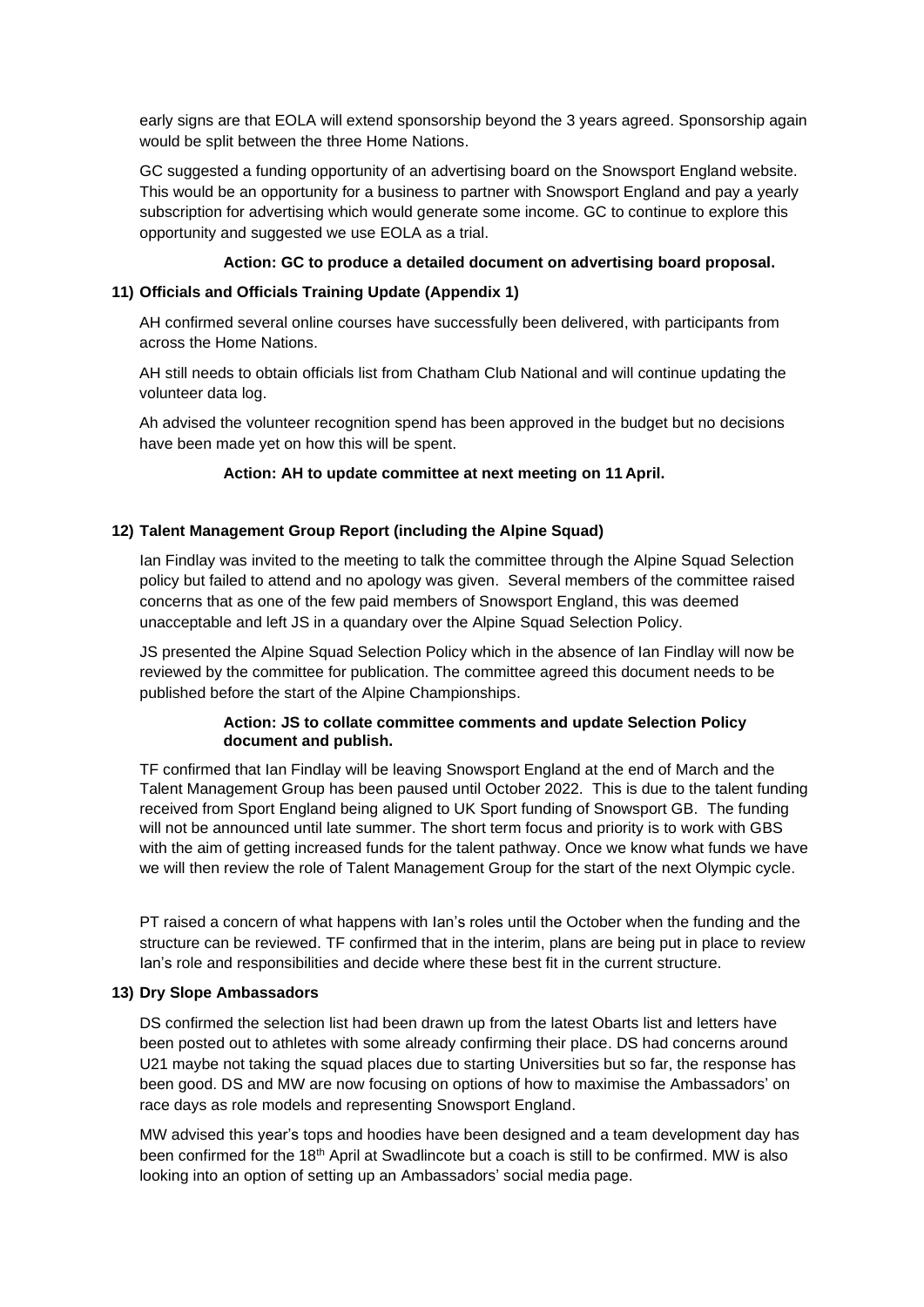### **14) Alpine Championships (Appendix 2)**

DM reported the Alpine Championships are progressing well and entries are still coming in. This year the race will run on a reduced core team.

### **15) AOB**

- i. Stephen Metheringham submitted a question on whether regional funding could be reintroduced this year. The committee felt this question should be directed to TF who has agreed to take this forward.
- ii. GC asked TF if he could obtain the British Masters Trophies for male and female from Robin Kellen.

### **Action: TF to liaise with Robin Kellen to obtain the British Masters Trophies.**

iii. GC raised a concern that Louise Wright has been invited by the committee on several occasions but so far has not been able to attend a meeting. GC would like her to attend a future meeting to talk through her role and share future plans.

### **Action**: **TF to raise this request at the next board meeting on 16 February.**

iv. Stephen Metheringham raised a concern with DM/LJ of whether a standard wording Club National Invite could be designed to stop inconsistency of wording.

DM confirmed he is well on the way to producing a template on GBSKI which will be published before the start of the summer season. DM advised in time this could also be extended to include acceptance bulletins.

### **Action: DM to complete Club National template ready for use**

v. DE suggested that as part of the process of updating the race documents and manuals that it would be a good idea to include the U10/12 format for the Inter Club / Inter Regional event.

### **Action: DM/LJ to agree and include U10/U12 format with Race Manual updates.**

**The next meeting will take place by Zoom on Monday 11 April 2022 at 7pm**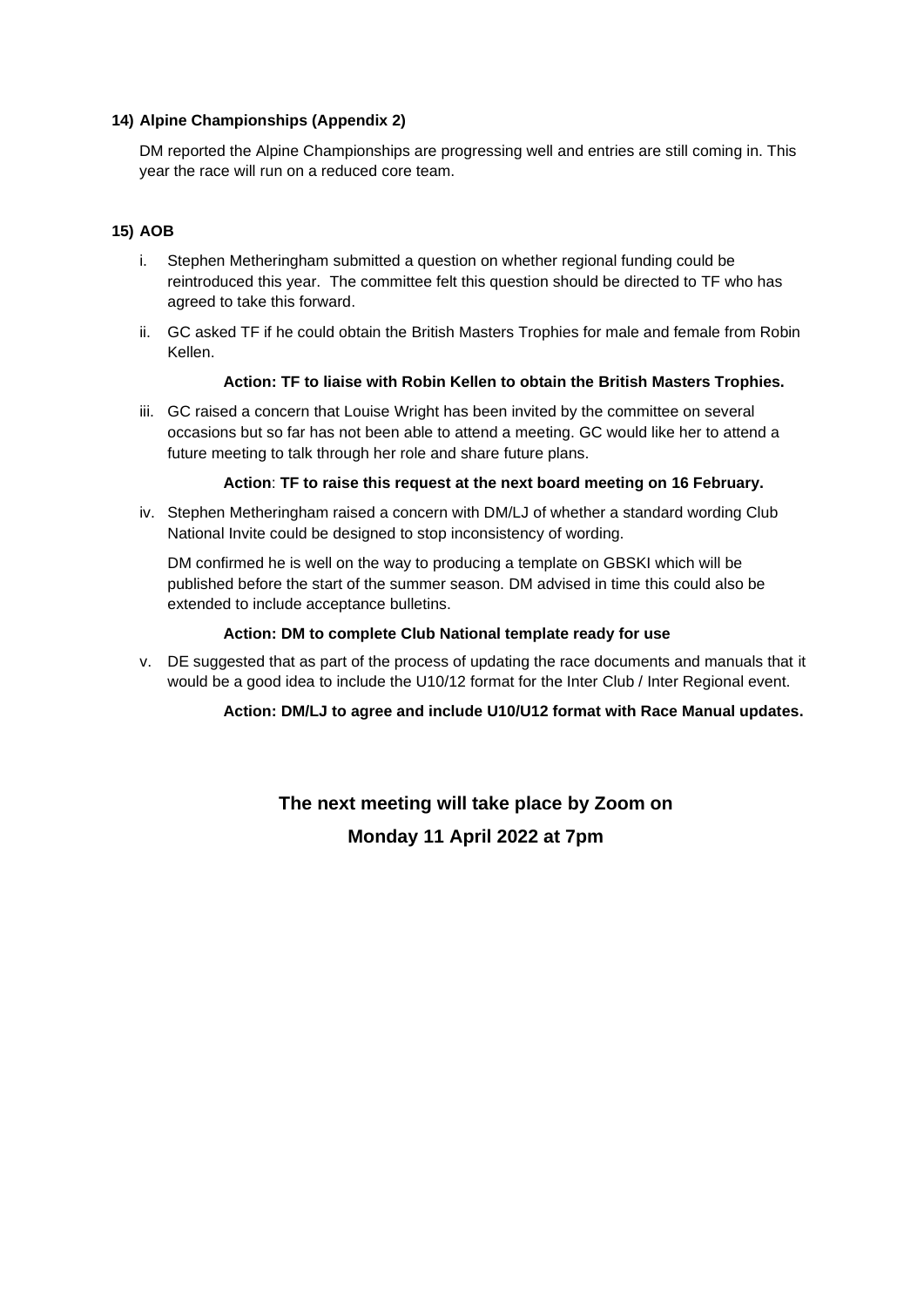# **Actions from meeting:**

| <b>Ref</b>     | Who                      | <b>Action</b>                                                                      | <b>Completion date</b>                                                                              |
|----------------|--------------------------|------------------------------------------------------------------------------------|-----------------------------------------------------------------------------------------------------|
| $\overline{2}$ | <b>DG</b>                | to send all committee members a new declaration<br>of interest form                | 28 February 2022                                                                                    |
| 5i             | <b>DM</b>                | to collate comments for race manual and secretary<br>booklet and publish           | <b>April</b>                                                                                        |
| 5ii            | AH                       | to organise Webinar sessions before the start of<br>the summer season              | Update 11 April 2022                                                                                |
| 9              | <b>DG</b>                | to continue to pursue missing Perpetual Trophies                                   | <b>11 April 2022</b>                                                                                |
| 9              | <b>DC</b>                | to establish who collected the Atomic Trophy for<br>the recipient                  | 11 April 2022                                                                                       |
| 10             | <b>GC</b>                | to produce a detailed document on advertising<br>board proposal                    | <b>11 April 2022</b>                                                                                |
| 11             | AH                       | volunteer recognition spend                                                        | Update 11 April 2022                                                                                |
| 12             | <b>JS</b>                | to collate committee comments and update<br>Selection Policy document and publish. | <b>Completed and published</b><br>https://www.snowsportengland.org.u<br>k/resource_category/alpine/ |
| 15ii           | $\overline{\mathsf{TF}}$ | to liaise with Robin Kellen to obtain the British<br><b>Masters Trophies</b>       | Update 11 April 2022                                                                                |
| 15iii          | <b>TF</b>                | to raise with the board for Louise Wright to attend<br>a committee meeting         | 16 February 2022                                                                                    |
| 15iv           | <b>DM</b>                | to complete Club National template ready for use                                   | <b>End of March</b>                                                                                 |
| 15v            | <b>DM/LJ</b>             | to agree and include U10/U12 format with Race<br><b>Manual updates</b>             | <b>April</b>                                                                                        |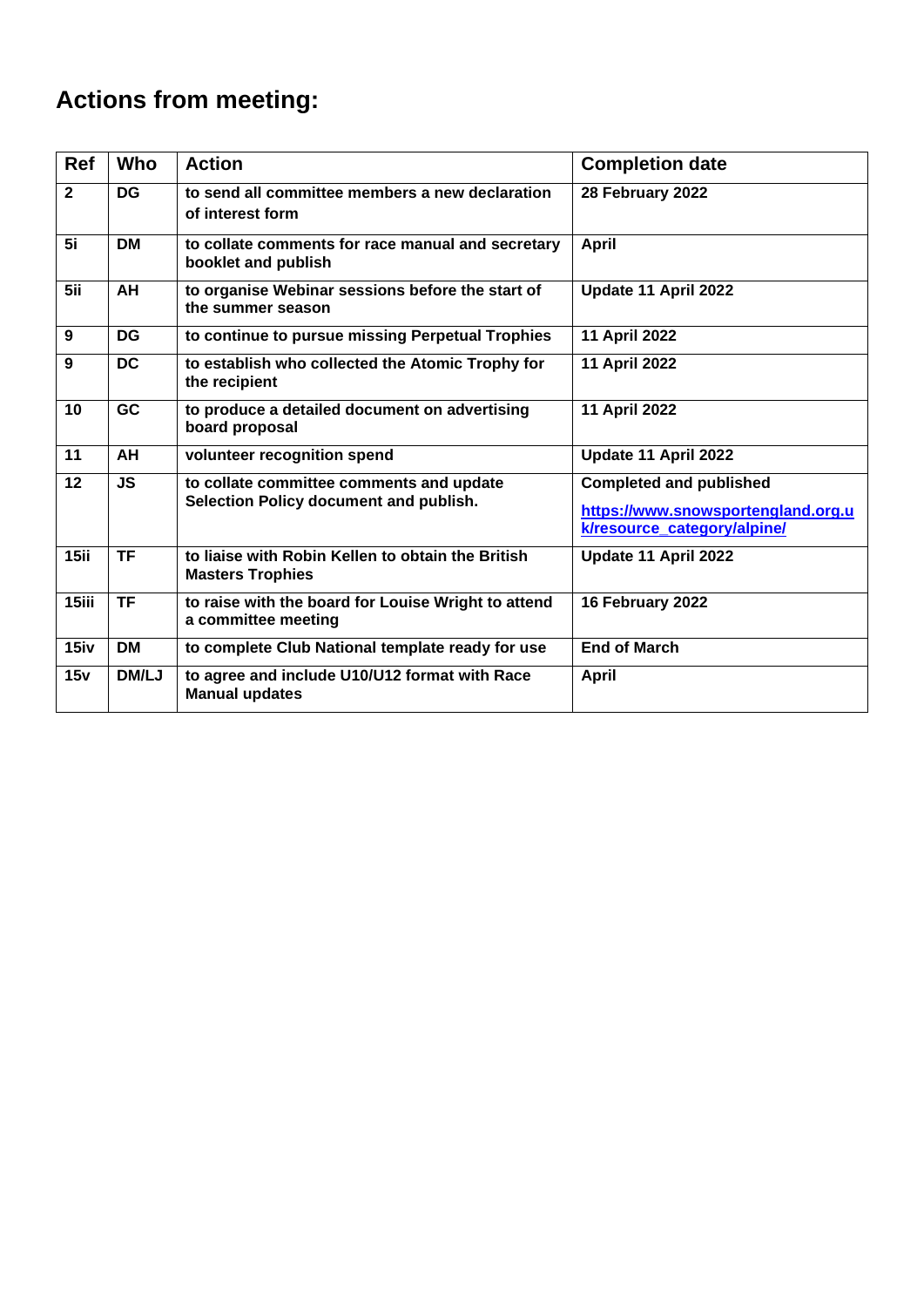# **Ongoing Actions log:**

| Who                | <b>Action</b>                                                                                                                                                        | <b>Update or completed</b>                                                                                                                    |
|--------------------|----------------------------------------------------------------------------------------------------------------------------------------------------------------------|-----------------------------------------------------------------------------------------------------------------------------------------------|
| <b>PT</b>          | to send LJ photos for the Guide to Racing<br>article                                                                                                                 | <b>Completed</b>                                                                                                                              |
| LJ                 | to circulate racing overview to the AC and<br>then arrange for the guide to be posted on<br>the Snowsport England website                                            | <b>Completed and published</b><br>https://www.snowsportengland.<br>org.uk/wp-<br>content/uploads/2019/07/A-<br>Guide-to-Alpine-Ski-Racing.pdf |
| GC/MC              | to do handovers of their roles to new<br>committee members                                                                                                           | <b>Completed</b>                                                                                                                              |
| <b>LJ/AH/DC/GC</b> | calendar planning group to review team<br>competitions                                                                                                               | early 2022                                                                                                                                    |
| LJ                 | to recontact Zena Heulin regarding a race<br><b>survey</b>                                                                                                           | <b>11 April 2022</b>                                                                                                                          |
| LJ                 | to distribute the Indoor GBR trophies to<br>clubs as soon as he has received them (for<br>the clubs to present)                                                      | <b>Completed</b>                                                                                                                              |
| LJ                 | to follow up on Tim Reader and Ann Bates<br>trophies                                                                                                                 | <b>Completed</b>                                                                                                                              |
| <b>MC</b>          | to contact 4 perpetual trophy winners to<br>confirm they have received their trophies                                                                                | <b>Completed</b>                                                                                                                              |
| GC                 | to liaise with TF regarding additional<br>sponsorship opportunities                                                                                                  | <b>Completed</b>                                                                                                                              |
| <b>AH</b>          | to look into allocation of course setters for<br>the 2022 Championships and GBR Series (in<br>discussion with the other Home Nations)                                | <b>Update 11 April 2022</b>                                                                                                                   |
| AH                 | to contact everyone on the officials' log<br>(and everyone who has responded to the<br>survey), informing them of the changes                                        | <b>Completed</b>                                                                                                                              |
| <b>DM</b>          | to collate information on wireless timing for<br>the TD forum and report back to them so the<br>Alpine Committee can then be updated                                 | <b>June 2022</b>                                                                                                                              |
| <b>JS</b>          | to ask lan Findlay who is overseeing the<br>squad selection policy and what the<br>rationale behind it is                                                            | <b>Update 11 April 2022</b>                                                                                                                   |
| DM                 | DM to look into updating the SnowSport<br>England Race Manual V10.1 Dec 2018 and<br>the SnowSport England Alpine Ski<br><b>Competitions Race Secretary's Booklet</b> | <b>Completed</b>                                                                                                                              |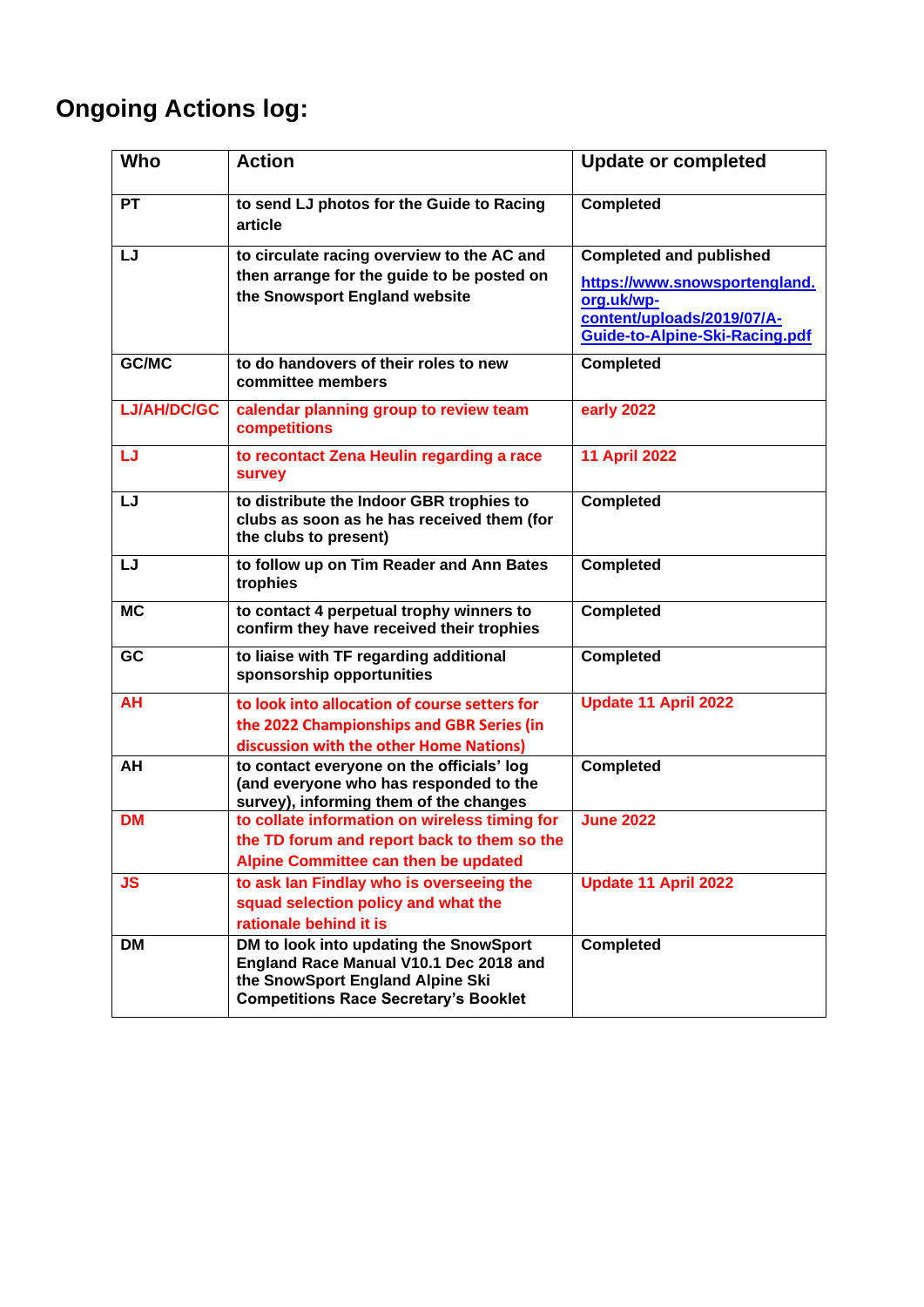## **Appendix 1**

# Officials' Training and Calendar Planning 2022

*Report for the Alpine Committee to be held on Wednesday 2nd February* 

### **Officials' Training**

### **Registration for 2022**

The new system has some teething issues and Claire has been very helpful in trying to iron these out. An early decision to have; volunteers, official and SCOs as one category is, with hindsight, regrettable as SCOs are a somewhat separate group. Course Setters (including aspirant Course Setters) and Event Welfare Officers would, however, seem to be a good fit as being subject to the same data/privacy regime would make it far easier to assemble Hill Teams. I would further suggest that L2, possibly even L1 Alpine Performance Coaches be included as they should be/may be asked to be in a position to act as referee. Just as there is a strong case for L2 (possibly also L1) Coaches doing a course setters' course, I feel L2 Coaches should definitely be encouraged to be L2 Officials and to do the Referees' Training Course (see below).

### **Suggested Actions**

- 1. Bring Volunteers, Officials, Course Setters, EWO (and possibly L1 and L2 Coaches) under one "Volunteers" tick box (coaches would need to register separately as coaches)
- 2. (Therefore) Separate out SCOs

### **Training Courses**

I have publicised and run 2 of a series of 4 Online Training Courses:

### 18<sup>th</sup> Jan Referee 3 participants

 $25<sup>th</sup>$  Jan Start Ref 1 participant (two short notice cancellations due to work so additional session run on 1<sup>st</sup> Feb) 8<sup>th</sup> Feb Finish Ref

15<sup>th</sup> Feb Chief Gate Judge

|                     |                      |            |                  | I would like to join the course for: |            |
|---------------------|----------------------|------------|------------------|--------------------------------------|------------|
| Reg Date            | Ski Club             | Ref        | <b>Start Ref</b> | Finish Ref                           | <b>CGJ</b> |
| 2022-01-11 02:51:42 | arlberg ski club     | No         | <b>No</b>        | Yes                                  | Yes        |
| 2022-01-10 19:18:30 | GSR                  | <b>Yes</b> | Yes              | Yes                                  | <b>No</b>  |
| 2022-01-10 13:58:25 | Aldershot/AFPST      | <b>Yes</b> | Yes              | <b>No</b>                            | <b>No</b>  |
| 2022-01-10 06:10:50 | Gordon skiers Racing | <b>No</b>  | <b>Yes</b>       | <b>No</b>                            | <b>No</b>  |
| 2022-01-09 22:25:01 | Chatham              | <b>Yes</b> | Yes              | Yes                                  | Yes        |
| 2022-01-09 17:17:15 |                      | <b>Yes</b> | Yes              | Yes                                  | No         |

Booking is still open so please encourage any interested to register at: <https://www.surveymonkey.co.uk/r/FK2LTMY>

### **Welsh and Scottish Official**

As you can see from the participants list, the courses are not attracting an exclusively English audience. I think this is fine, indeed something to encourage. As you know from previous reports, I have had conversations with SSS and some features of our latest pathway align with how they do things. Wales has developed a Calcs Course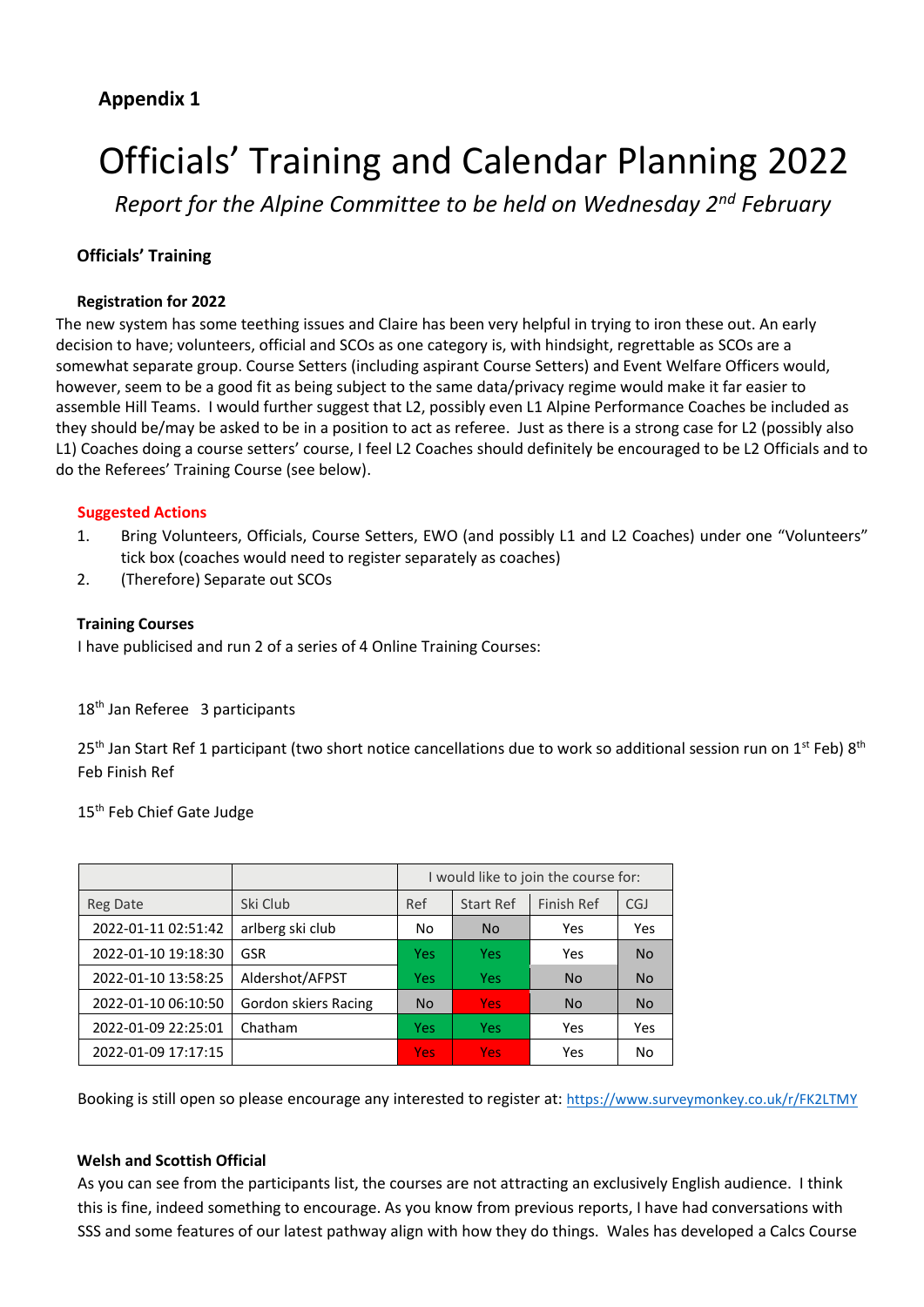(which potentially saves me from having to pester anyone to do one for us) so cooperation has benefits, aside from which the crossover of officials means lots of nominally Welsh registered volunteers are regulars at English races.

### **Suggested Actions**

- 1. Assuming there is no political reason against, reach an agreement for Welsh Officials and English Officials to be treated as one Pool/Pwll.
- 2. See if we can reach a similar agreement with SSS.

## **Calendar 2022**

### **A surprise change of dates**

Due to a bit of miscommunication, GBR 3 will now be held at Hillend on Sunday 5<sup>th</sup> June with the Fir Park race the previous day. This, regrettably, clashes with the Landgraaf weekend (if this runs).

### **Officials for SE managed races**

So far, I have had 4 replies to the survey. Separately, I have agreed with Gareth that he will be Chief of Race for the All England. I plan to be Referee for the event.

I could do with all L3/L4 Officials completing the Survey – even if just to say they are not available!

### <https://www.surveymonkey.co.uk/r/HXCNTGH>

### **Officials for Club Nationals**

I plan to circulate a spreadsheet for ROCs to complete. This can be amended and re-submitted over time. At this stage though, I feel all bidders should be able to confirm:

- 1. Chief of Race
- 2. Race Secretary
- 3. Chief of Calcs
- 4. Event Welfare Officer.

The spreadsheet will give a clear indication of the roles which should be filled and, I will also send the list, requested by Steven Lambert, outlining jobs to be shared.

### **Jobs which can be Shared at a race**

Steven Lambert has requested a list of roles which can be shared. In the table, I assume that one Official can only do a maximum of two roles. I have not included roles before or after the race (e.g., Bibs) but, for completeness, I have included Course Setter. The table is RAG rated. Starter+Back-up is an exception as it is possible but dependent on equipment.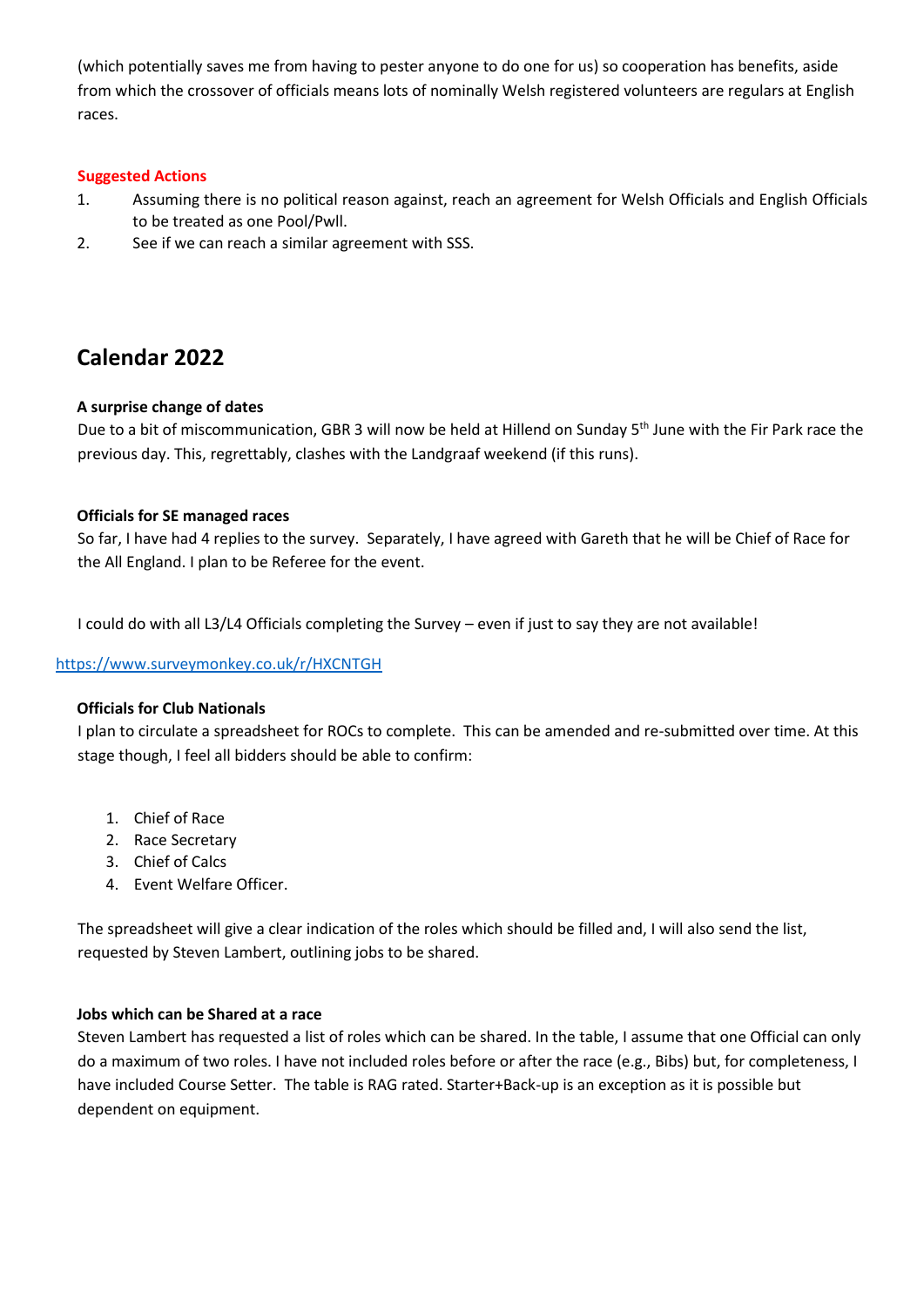|                  | <b>CoR</b> | Race<br>Sec | Calcs | <b>EWO</b> | Ref | Start Ref | <b>Finish Ref</b> | CG) | Back-up | Commentary | Setter<br>Course | Gate Judge | Starter |
|------------------|------------|-------------|-------|------------|-----|-----------|-------------------|-----|---------|------------|------------------|------------|---------|
| CoR              |            |             |       |            |     |           |                   |     |         |            |                  |            |         |
| Race Sec         |            |             |       |            |     |           |                   |     |         |            |                  |            |         |
| Calcs            |            |             |       |            |     |           |                   |     |         |            |                  |            |         |
| EWO              |            |             |       |            |     |           |                   |     |         |            |                  |            |         |
| Ref              |            |             |       |            |     |           |                   |     |         |            |                  |            |         |
| <b>Start Ref</b> |            |             |       |            |     |           |                   |     |         |            |                  |            |         |
| Finish Ref       |            |             |       |            |     |           |                   |     |         |            |                  |            |         |
| <b>CGJ</b>       |            |             |       |            |     |           |                   |     |         |            |                  |            |         |
| Back-up          |            |             |       |            |     |           |                   |     |         |            |                  |            |         |
| Commentary       |            |             |       |            |     |           |                   |     |         |            |                  |            |         |
| Course Setter    |            |             |       |            |     |           |                   |     |         |            |                  |            |         |
| Gate Judge       |            |             |       |            |     |           |                   |     |         |            |                  |            |         |
| Starter          |            |             |       |            |     |           |                   |     |         |            |                  |            |         |

### **Club National Competition**

Rather than force through a major change without further consultation, I propose we make only one small adjustment to the Club National Competition for 2022. This will be that the final result will be decided using the best 5 results over the season.

### **GBR Competition**

A meeting, lots of emails and about 10 hours of data crunching later, I have the following proposal for the GBR Club/Academy Competition for 2022. We seem to have the endorsement of SCW and SSS. Robin did, however, raise a concern that some clubs/academies might pressure racers as listing them as first club. Whereas this might be true, I think it is beyond our control.

### **The Competition**

- There will be an indoor and an outdoor competition
- Points will be awarded to both male and female racers in all age categories.
- The Masters category will be split into M1 (30~49) and M2 (50+).

```
Points will be awarded as in the current age group categories in GBR: 1^{st} = 72^{nd} = 5 3<sup>rd</sup> = 3 4<sup>th</sup> = 2 5<sup>th</sup> = 1
```
In order to avoid giving an unfair advantage to clubs well represented in smaller categories, we would adjust the points to reflect the category size. This would be done by always awarding the 1-point score:

In practice, this would mean:

| <b>Finishers</b> | 1st   2nd   3rd   4th |  | 5th |
|------------------|-----------------------|--|-----|
|                  |                       |  |     |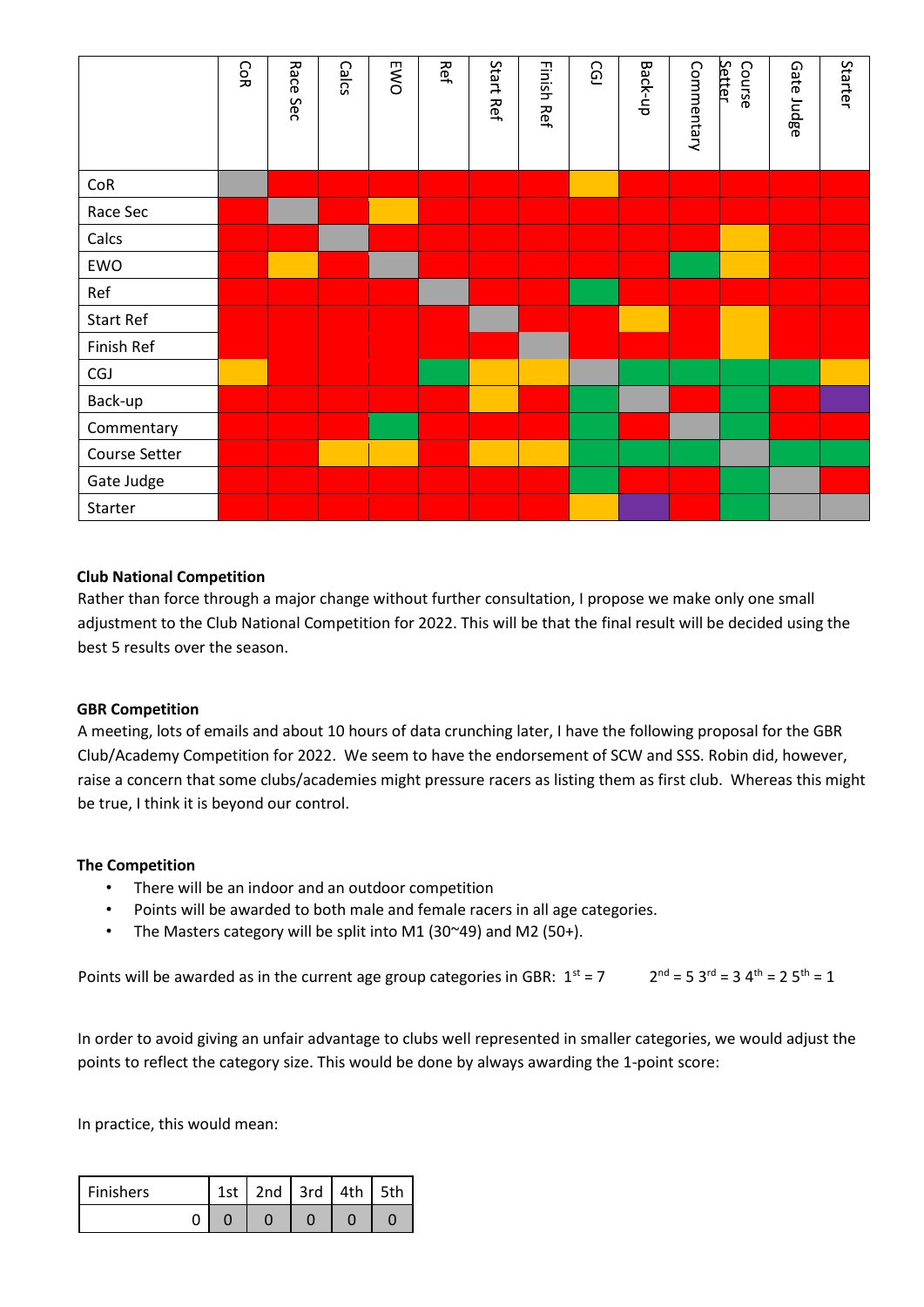| 2             | 2 |   |   |  |
|---------------|---|---|---|--|
| 3             | 3 |   |   |  |
|               | ς | ર | 2 |  |
| 5 and upwards |   |   | ₹ |  |

Once totalled, points will be awarded to clubs/academies as for the GBR Overall

| $1^{st} = 100$ | $7^{th} = 36$  | $11^{th} = 20$ | $17^{th} = 12$ | $23^{rd} = 6$ |
|----------------|----------------|----------------|----------------|---------------|
|                | $8^{th} = 32$  | $12^{th} = 18$ | $18^{th} = 11$ | $24^{th} = 5$ |
| $2^{nd} = 80$  | $7^{th} = 29$  | $13^{th} = 16$ | $19^{th} = 10$ | $25^{th} = 4$ |
| $3^{rd} = 60$  | $8^{th} = 26$  | $14^{th} = 15$ | $20^{th} = 9$  | $26^{th} = 3$ |
| $4^{th} = 50$  | $9^{th} = 24$  | $15^{th} = 14$ | $21^{st} = 8$  | $27^{th} = 2$ |
| $5^{th} = 45$  | $10^{th} = 22$ | $16^{th} = 13$ | $22^{nd} = 7$  | $28^{th} = 1$ |
| $6^{th} = 40$  |                |                |                |               |

After each Race weekend, we will produce a Medal Table showing Gold, Silver, Bronze, and then total points:

| <b>CLUB</b> | Gold | Silver | <b>Bronze</b> | Points |
|-------------|------|--------|---------------|--------|
| <b>SET</b>  | 1    | 1      |               | 100    |
| <b>GRE</b>  |      |        | 2             | 80     |
| <b>BRT</b>  |      |        |               | 60     |
| SAK         |      |        | 3             | 50     |
| <b>CTO</b>  |      |        |               | 45     |
| <b>ACB</b>  |      | 2      |               | 40     |

In the event of a tie, the advantage goes to the club/academy with the most Gold, then Silver, then Bronze

### **Other suggested GBR enhancements**

#### **Red Bibs**

I suggest we have 6 red bibs per race

Male U14 + Female U14+

Male U12 Female U12

Male U10 Female U10

This concentrates encouragement at the lower end of the age range and save us from having to do a separate calculation to combine U12/10. These bibs would travel with the bib sets (so would we need 12?) but if the budget runs to it a presentation final bib at the end of series might be a nice touch and, of course, bibs can carry endorsements…

**Ideas for prizes and incentives – not all compatible!**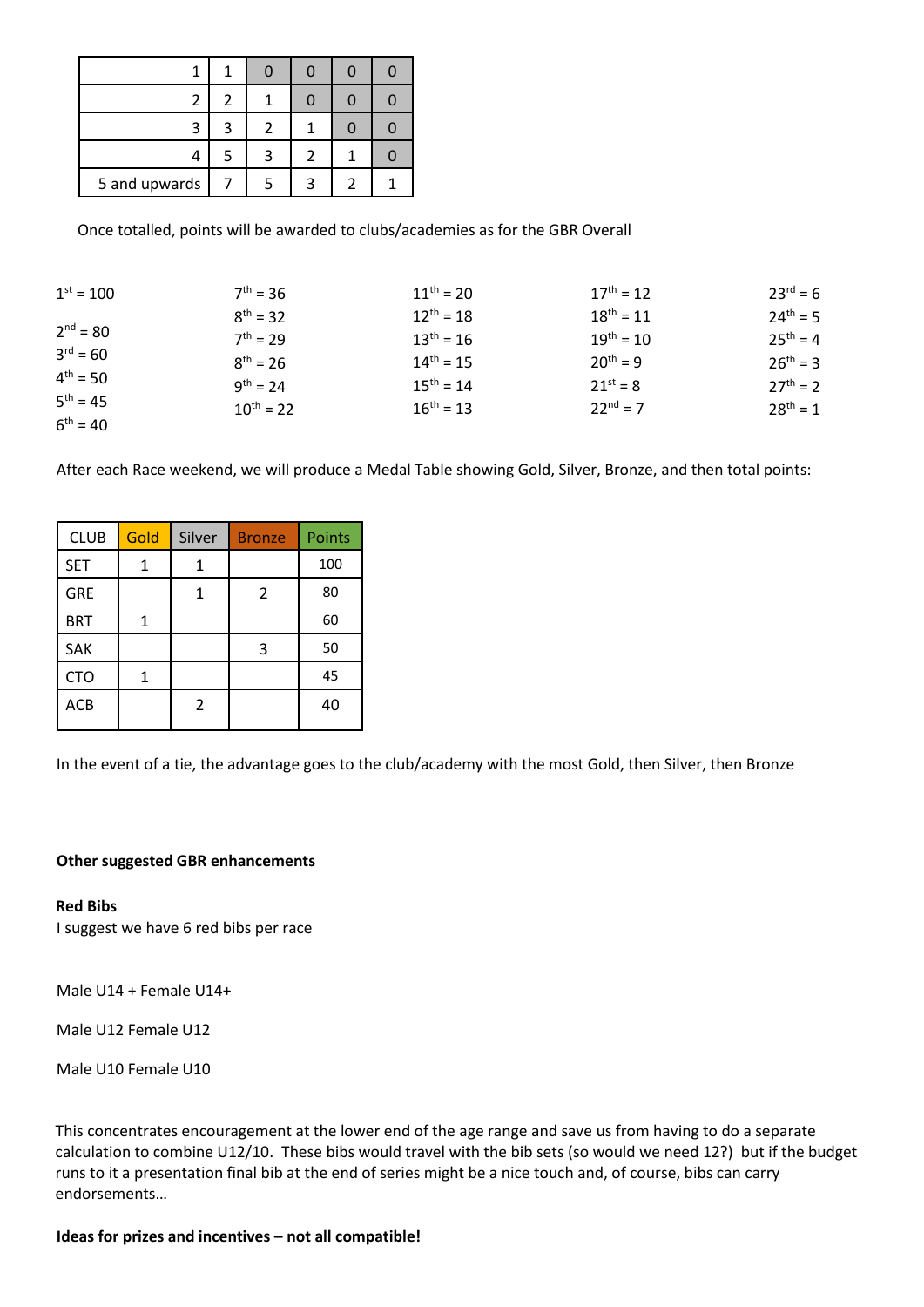Category winners get free race entry to 1 GBR?

Red Bib holders get free race entry to 1 GBR?

Discount for multiple entry. Might be expensive and difficult to handle refunds!

I think the key is to get Clubs and Academies behind the GBR Series.

### **Volunteer Recognition**

SE now has a shop, with the much discussed hoodies (one of the photos is even branded as "Official")

<https://www.birdsofdereham.com/shop/product/technical-hoody-se-range-30683/>

Can we agree a plan for distribution as previously agreed?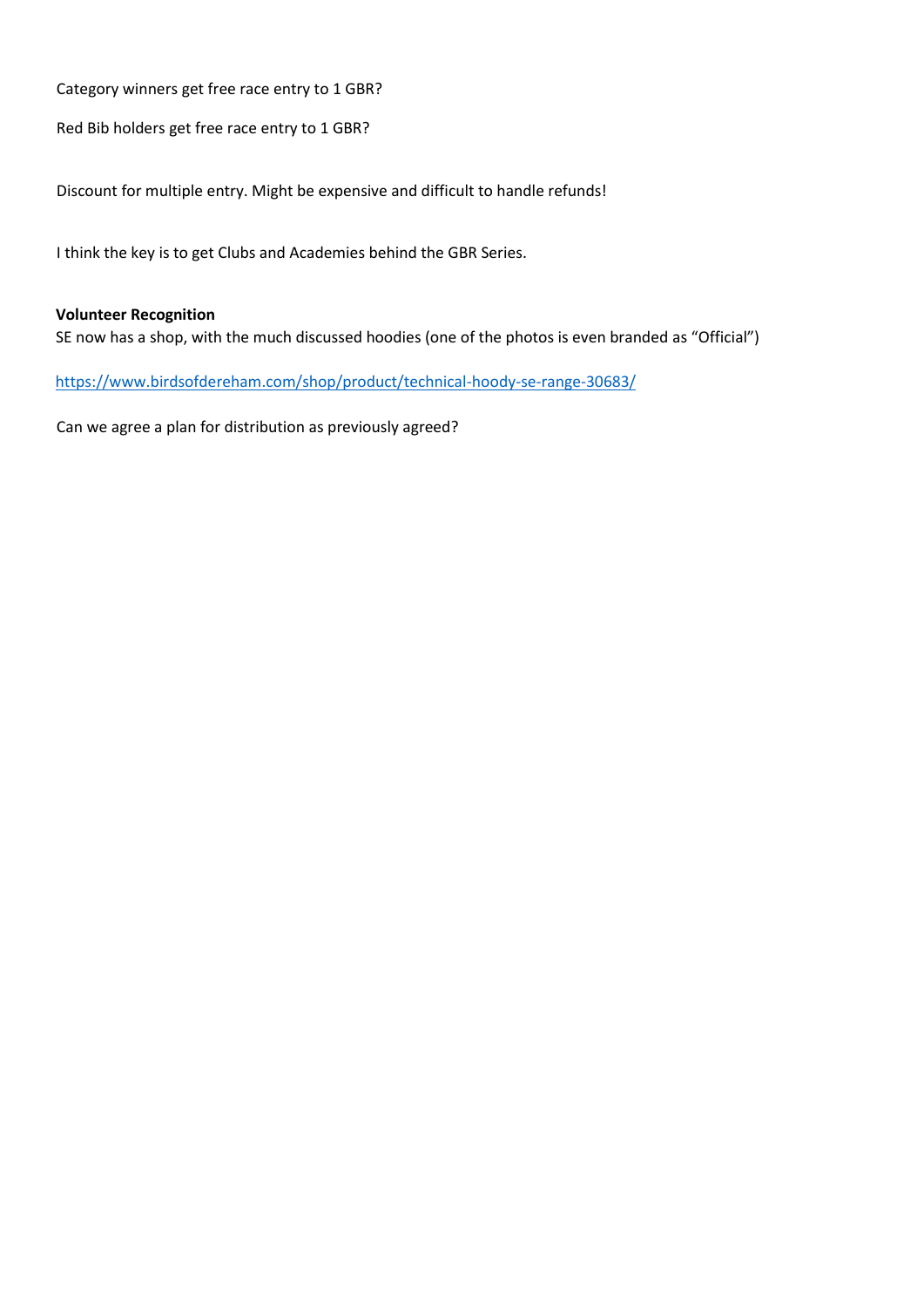## **Appendix 2**

## **Alpine Committee Wednesday 2 February 2022 Report on English Alpine Championships**



### **Team**

A slightly reduced team this year, mainly to help control expenditure.

ROC Tim Fawke, Andrea Grant, David Manns

Calcs Alan Bullock, Deb Manns

COR Lloyd Jenkins, Dermot Flahive

S/F Ref Karen Conde, Andrew Hjort

TD Wilfred Bereiter, Tristan Cole

CTD\* Taryn Archbold, Kirsty Crawford, Xan Alaerts

Note \* We will be hosting three Candidate TDs undergoing practical assessment or examination, helping to clear a small backlog in the qualification system due to lack of competition. On the days when they are not being assessed they will be included in the officials team on the hill, and they will also be making appropriate contributions to the cost of their travel and accommodation.

### **Programme**

A small change to the original published programme has U14 and U16 competing together. In previous years we have run them separately but the expected lower entry this year allows us to focus resources on running two events per day. Running U14 and U16 together also allows them to 'share' seed points.

| Sunday 20 <sup>th</sup> | <b>FIS SL</b>            | $U14/16$ SL     |
|-------------------------|--------------------------|-----------------|
| Monday 21 <sup>st</sup> | NJR SL                   | U10/12 GS       |
| Tuesday 22nd            | NJR GS                   | U14/16 SGx2     |
| Wednesday 23rd          | <b>FIS GS</b>            | U10/12 Parallel |
| Thursday 24th           | FIS SG x 2               | U14/16 GS       |
| Friday 25 <sup>th</sup> | $\overline{\phantom{0}}$ | U10/12 Slalom   |

### **Logistics**

After some debate about the most effective way to move all the kit from UK to Italy and back, Lloyd and Alan have volunteered to make the long drive to Italy in a rental van. An alternative route was discussed that involved palletising all the kit and sending it through a freight operator, but various factors counted against it, including long lead times and the reluctance to introduce extra 'risk' to what will undoubtedly be a difficult event to manage.

### **COVID**

Several editions of a 'COVID Info' document have already been published, summarising the best information and web links that we can find. We have been in contact with the British Vice Consul in Milan who has provided us with their 'official' interpretation of the situation.

The lift company are providing a scheme whereby you can get your documents validated which will then enable your lift pass to be used without having to separately scan a Green Pass every time lifts are used.

The biggest issue so far has been to identify what happens with the 12-15 age group where these have not had the same opportunities as the older groups to acquire the necessary vaccination status and/or documentation. In the end this is not a problem for our organisation to sort out, but we want attendance to be as high as possible, which is why we are publishing information whenever we come across something useful.